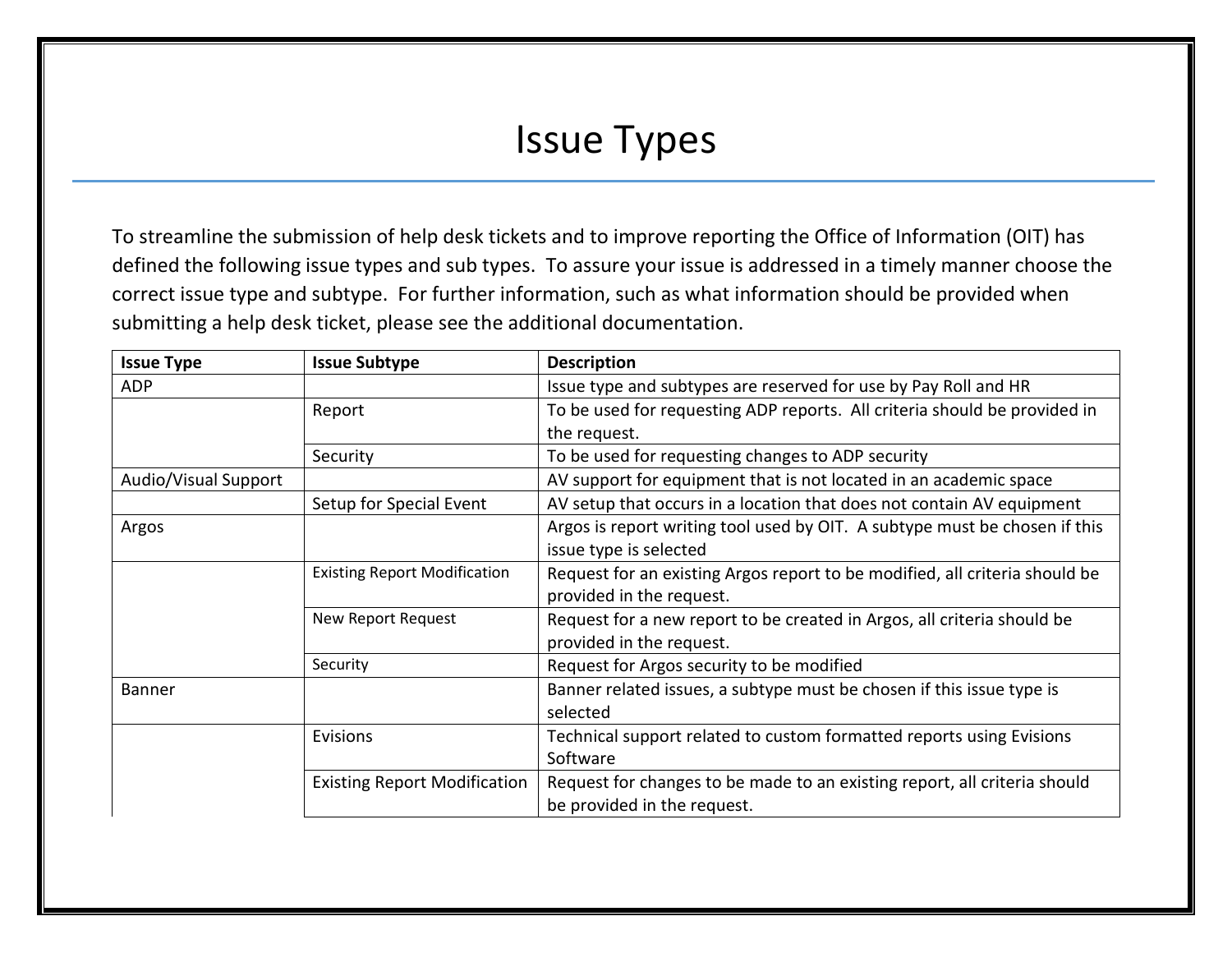|                             | Mail Merge Support             | Request for assistance using Microsoft's mail merge utility                                                                          |
|-----------------------------|--------------------------------|--------------------------------------------------------------------------------------------------------------------------------------|
|                             | <b>New Report Request</b>      | Request for a new report to be created, all criteria should be provided in<br>the request.                                           |
|                             | Security                       | Request for Banner security be added/changed/removed. Appropriate<br>form must still be submitted to request security to be changed. |
|                             | Support                        | Request for Banner assistance related to the functionality of Banner                                                                 |
|                             | <b>Technical Issue</b>         | Used to report an existing Banner screen/report is not functioning as<br>expected                                                    |
|                             | Web                            | Request for a change to the configuration for Banner Web                                                                             |
| <b>BDMS</b>                 |                                | BDMS is a Banner product used to convert paper documents to a digital                                                                |
|                             |                                | achieved document. A subtype must be chosen if this issue type is<br>selected.                                                       |
|                             | Security                       | Request for Banner security be added/changed/removed. Appropriate<br>form must still be used to request security to be changed.      |
|                             | Support                        | Request for assistance using BDMS functionality                                                                                      |
|                             | <b>Technical Issue</b>         | Used to report an existing BDMS feature is not functioning as expected                                                               |
| <b>Blackboard Learn</b>     |                                |                                                                                                                                      |
|                             | Groups                         | Request to for a Blackboard group to be created or modified                                                                          |
|                             | Merge Request                  | Request for courses to be merged within Blackboard                                                                                   |
|                             | Other                          | Used to report a Blackboard issue that is not supported by Open SUNY                                                                 |
| <b>Classroom Technology</b> |                                | Issues related to technology that is installed in an academic classroom. A<br>subtype must be chosen if this issue type is selected. |
|                             | <b>Classroom Printer Issue</b> | Used to report an issue with a printer that is in a computer lab or<br>classroom.                                                    |
|                             | <b>Other Technical Issue</b>   | Used to report a technical issue related to equipment that is installed in a<br>classroom                                            |
|                             | Projection Issue               | Used to report an issue with the projected image in a classroom                                                                      |
|                             | Sound Issue                    | Used to report an issue with sound in a classroom                                                                                    |
|                             | <b>Teacher Station</b>         | Request for additional technology to be installed on a teacher station                                                               |
|                             | Enhancement                    |                                                                                                                                      |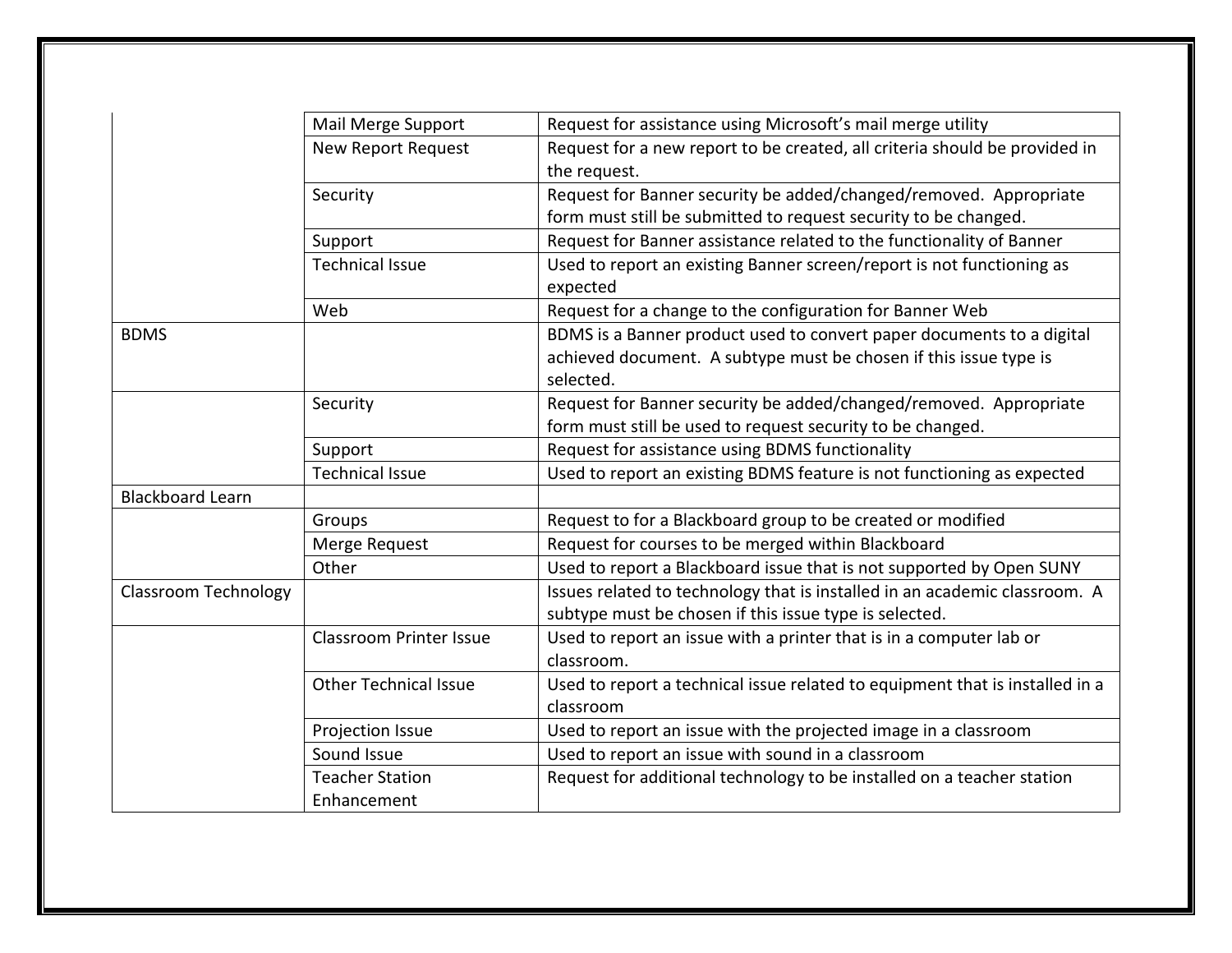| <b>Computer Related</b> |                                             | Issues related to a computer, could be in a computer lab or a computer       |
|-------------------------|---------------------------------------------|------------------------------------------------------------------------------|
| Issue                   |                                             | assigned to an individual. A subtype must be chosen if this issue type is    |
|                         |                                             | selected.                                                                    |
|                         | <b>Additional Equipment</b>                 | Request for additional equipment to be installed onto an existing PC         |
|                         | Installation                                | (scanner, monitor, etc)                                                      |
|                         | <b>Additional PC Request</b>                | Request for an additional PC to be installed. The PC should have been        |
|                         |                                             | properly budgeted for.                                                       |
|                         | <b>End User Support</b>                     | Request for user support related to software use                             |
|                         | New Software/Upgrade                        | Request for software to be installed. Software or a link to the software     |
|                         | Software                                    | that can be downloaded should be provided                                    |
|                         | <b>Operating System Related</b>             | Used to report issues such as PC not booting or crashing                     |
|                         | Replacement PC                              | Used by OIT to notify a user that their PC is scheduled to be replaced       |
|                         | <b>Technical Issue</b>                      | Used to report a technical issue related to either equipment or software     |
|                         | <b>Virus</b>                                | Used to report suspicious activity (pop up, website redirection, etc)        |
| Degree Works            |                                             |                                                                              |
|                         | <b>Access Related Issues</b>                | Used to report users (employees or students) are unable to access Degree     |
|                         |                                             | Works                                                                        |
|                         | Localization                                | Request for a localization to be applied or issue with existing localization |
|                         | <b>Technical Issue</b>                      | Used to report an existing Degree Works feature is not functioning as        |
|                         |                                             | expected                                                                     |
| E-Mail                  |                                             | A subtype must be chosen if this issue type is selected.                     |
|                         | <b>Access to Existing Shared</b><br>Mailbox | Request for access to existing mailbox such as a department mailbox          |
|                         | <b>Create Shared Mailbox</b>                | Request for a new mailbox to be created that will not be assigned to an      |
|                         |                                             | individual user                                                              |
| <b>Employee Account</b> |                                             | A subtype must be chosen if this issue type is selected.                     |
|                         | <b>Account Modification</b>                 | Request for account information to be updated, such as office location       |
|                         | <b>Account Reactivation</b>                 | Request for an established account to be reactivated                         |
|                         | <b>New Account Activation</b>               | Request for new employee account to be created                               |
|                         | Password Reset                              | Request for employee password to be reset                                    |